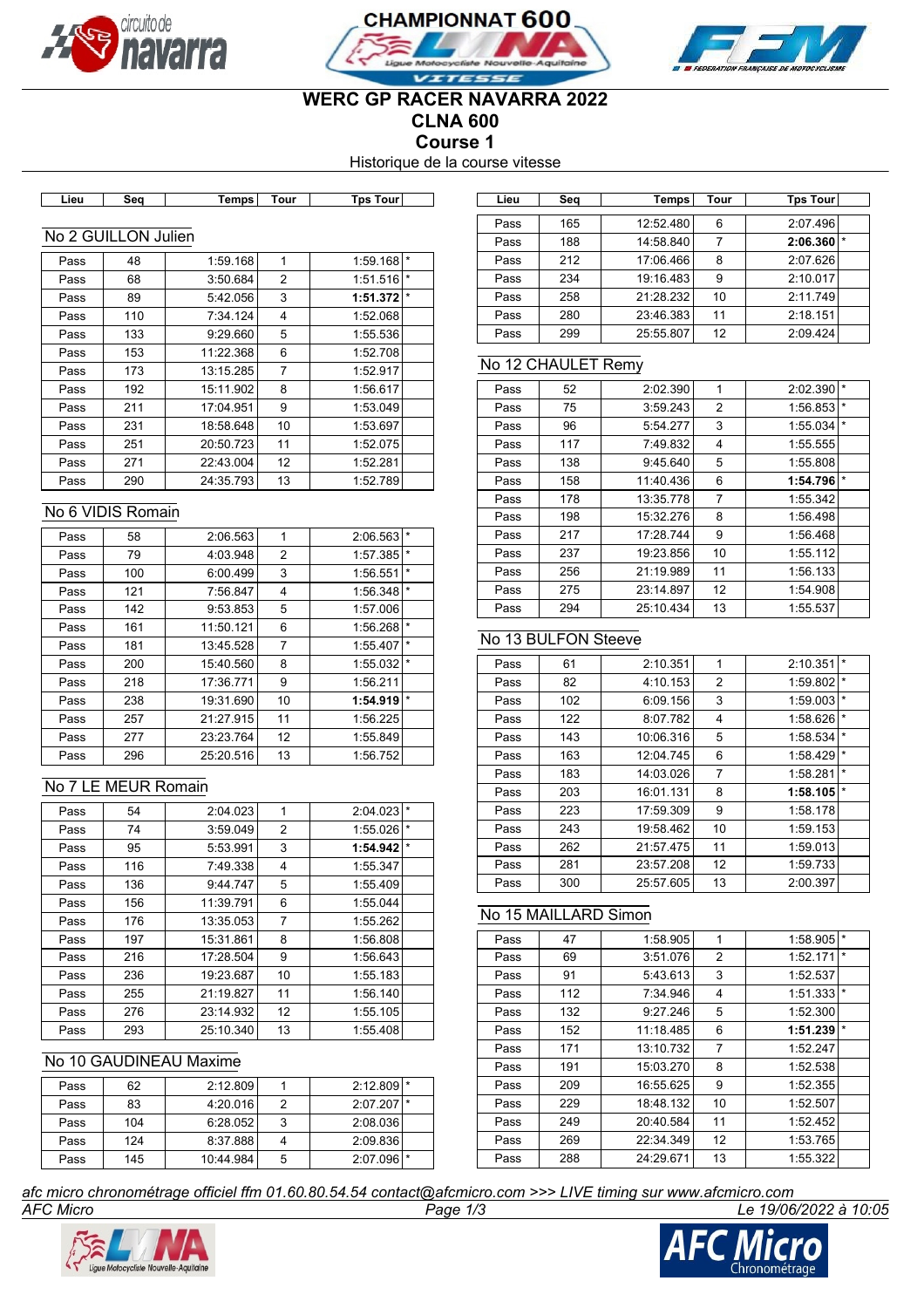





#### CLNA 600 Course 1 Historique de la course vitesse

| Lieu | Sea | Tempsl | Tour | <b>Tps Tourl</b> |  |
|------|-----|--------|------|------------------|--|

# No 44 FONTAINE Lylian

| Pass | 45  | 1:57.459  | 1  | 1:57.459 | $\star$ |
|------|-----|-----------|----|----------|---------|
| Pass | 66  | 3:48.736  | 2  | 1:51.277 | $\star$ |
| Pass | 87  | 5:40.102  | 3  | 1:51.366 |         |
| Pass | 108 | 7:31.965  | 4  | 1:51.863 |         |
| Pass | 129 | 9:22.960  | 5  | 1:50.995 | $\star$ |
| Pass | 149 | 11:13.697 | 6  | 1:50.737 | $\star$ |
| Pass | 168 | 13:04.591 | 7  | 1:50.894 |         |
| Pass | 187 | 14:55.646 | 8  | 1:51.055 |         |
| Pass | 207 | 16:46.934 | 9  | 1:51.288 |         |
| Pass | 227 | 18:37.923 | 10 | 1:50.989 |         |
| Pass | 247 | 20:28.011 | 11 | 1:50.088 | $\star$ |
| Pass | 267 | 22:18.704 | 12 | 1:50.693 |         |
| Pass | 284 | 24:10.068 | 13 | 1:51.364 |         |

#### No 67 ORHON Waren

| Pass | 63  | 2:18.874  | 1              | 2:18.874 |         |
|------|-----|-----------|----------------|----------|---------|
| Pass | 84  | 4:29.366  | $\overline{2}$ | 2:10.492 | $\star$ |
| Pass | 105 | 6:39.473  | 3              | 2:10.107 | $\star$ |
| Pass | 125 | 8:51.501  | 4              | 2:12.028 |         |
| Pass | 146 | 11:03.212 | 5              | 2:11.711 |         |
| Pass | 172 | 13:13.935 | 6              | 2:10.723 |         |
| Pass | 195 | 15:27.267 | $\overline{7}$ | 2:13.332 |         |
| Pass | 222 | 17:39.413 | 8              | 2:12.146 |         |
| Pass | 242 | 19:50.248 | 9              | 2:10.835 |         |
| Pass | 263 | 22:03.537 | 10             | 2:13.289 |         |
| Pass | 286 | 24:16.983 | 11             | 2:13.446 |         |

# No 77 MARTIN Jonathan

| Pass | 43  | 1:55.375  | 1  | 1:55.375 | $***$ |
|------|-----|-----------|----|----------|-------|
| Pass | 64  | 3:46.173  | 2  | 1:50.798 | $***$ |
| Pass | 85  | 5:36.357  | 3  | 1:50.184 | $***$ |
| Pass | 106 | 7:26.963  | 4  | 1:50.606 |       |
| Pass | 128 | 9:17.568  | 5  | 1:50.605 |       |
| Pass | 148 | 11:08.479 | 6  | 1:50.911 |       |
| Pass | 167 | 13:00.196 | 7  | 1:51.717 |       |
| Pass | 186 | 14:51.781 | 8  | 1:51.585 |       |
| Pass | 206 | 16:42.728 | 9  | 1:50.947 |       |
| Pass | 226 | 18:33.880 | 10 | 1:51.152 |       |
| Pass | 246 | 20:25.613 | 11 | 1:51.733 |       |
| Pass | 266 | 22:16.340 | 12 | 1:50.727 |       |
| Pass | 283 | 24:07.773 | 13 | 1:51.433 |       |

# No 81 JOUIS Bruno

# No 82 GOUBIN Cedric

| Pass | 50  | 2:01.616  |   | 2:01.616 |         |
|------|-----|-----------|---|----------|---------|
| Pass | 72  | 3:55.640  | 2 | 1:54.024 | $\star$ |
| Pass | 93  | 5:49.047  | 3 | 1:53.407 | $\star$ |
| Pass | 114 | 7:42.471  |   | 1:53.424 |         |
| Pass | 134 | 9:35.371  | 5 | 1:52.900 | $\star$ |
| Pass | 154 | 11:28.688 | 6 | 1:53.317 |         |

| Lieu | Sea                   | Temps    | Tour           | <b>Tps Tour</b>         | Lieu | Seg | Temps     | Tour | <b>Tps Tour</b> |
|------|-----------------------|----------|----------------|-------------------------|------|-----|-----------|------|-----------------|
|      |                       |          |                |                         |      |     |           |      |                 |
|      |                       |          |                |                         | Pass | 175 | 13:22.321 |      | 1:53.633        |
|      | اه 44 FONTAINE Lylian |          |                |                         | Pass | 194 | 15:17.127 | 8    | 1:54.806        |
| Pass | 45                    | 1:57.459 |                | $1:57.459$ <sup>*</sup> | Pass | 214 | 17:16.296 | 9    | 1:59.169        |
| Pass | 66                    | 3:48.736 | $\overline{2}$ | $1:51.277$ *            | Pass | 233 | 19:15.397 | 10   | 1:59.101        |
| Pass | 87                    | 5:40.102 | 3              | 1:51.366                | Pass | 253 | 21:14.115 | 11   | 1:58.718        |
| Pass | 108                   | 7:31.965 | 4              | 1:51.863                | Pass | 274 | 23:13.755 | 12   | 1:59.640        |
| Pass | 129                   | 9:22.960 | 5              | $1:50.995$ <sup>*</sup> | Pass | 295 | 25:16.807 | 13   | 2:03.052        |
|      |                       |          |                |                         |      |     |           |      |                 |

## No 94 SOUQUET Maxime

| Pass | 46  | 1:58.023  | 1                       | 1:58.023 | $\star$ |
|------|-----|-----------|-------------------------|----------|---------|
| Pass | 67  | 3:49.413  | 2                       | 1:51.390 | $\star$ |
| Pass | 88  | 5:41.396  | 3                       | 1:51.983 |         |
| Pass | 109 | 7:33.544  | $\overline{\mathbf{4}}$ | 1:52.148 |         |
| Pass | 130 | 9:25.906  | 5                       | 1:52.362 |         |
| Pass | 150 | 11:17.573 | 6                       | 1:51.667 |         |
| Pass | 169 | 13:09.415 | $\overline{7}$          | 1:51.842 |         |
| Pass | 189 | 15:01.486 | 8                       | 1:52.071 |         |
| Pass | 208 | 16:54.137 | 9                       | 1:52.651 |         |
| Pass | 228 | 18:46.070 | 10                      | 1:51.933 |         |
| Pass | 248 | 20:38.496 | 11                      | 1:52.426 |         |
| Pass | 268 | 22:30.413 | 12                      | 1:51.917 |         |
| Pass | 287 | 24:23.521 | 13                      | 1:53.108 |         |

# No 104 CAZAYOUS Paul

| Pass | 51  | 2:01.909  | 1  | 2:01.909 | $\star$ |
|------|-----|-----------|----|----------|---------|
| Pass | 71  | 3:54.978  | 2  | 1:53.069 | $\star$ |
| Pass | 92  | 5:48.282  | 3  | 1:53.304 |         |
| Pass | 113 | 7:42.024  | 4  | 1:53.742 |         |
| Pass | 135 | 9:36.428  | 5  | 1:54.404 |         |
| Pass | 155 | 11:29.005 | 6  | 1:52.577 | $\star$ |
| Pass | 174 | 13:22.280 | 7  | 1:53.275 |         |
| Pass | 193 | 15:15.907 | 8  | 1:53.627 |         |
| Pass | 213 | 17:08.917 | 9  | 1:53.010 |         |
| Pass | 232 | 19:01.320 | 10 | 1:52.403 | $\star$ |
| Pass | 252 | 20:53.968 | 11 | 1:52.648 |         |
| Pass | 272 | 22:46.644 | 12 | 1:52.676 |         |
| Pass | 291 | 24:39.717 | 13 | 1:53.073 |         |

#### No 112 PARONNAUD Corentin

| Pass | 57  | 2:06.385  | 1  | 2:06.385 | $\star$  |
|------|-----|-----------|----|----------|----------|
| Pass | 78  | 4:03.136  | 2  | 1:56.751 | $^\star$ |
| Pass | 99  | 5:59.451  | 3  | 1:56.315 | $\star$  |
| Pass | 120 | 7:55.717  | 4  | 1:56.266 | $\star$  |
| Pass | 140 | 9:52.227  | 5  | 1:56.510 |          |
| Pass | 162 | 11:52.207 | 6  | 1:59.980 |          |
| Pass | 182 | 13:47.688 | 7  | 1:55.481 | $\star$  |
| Pass | 202 | 15:43.372 | 8  | 1:55.684 |          |
| Pass | 220 | 17:38.751 | 9  | 1:55.379 | $\star$  |
| Pass | 241 | 19:35.269 | 10 | 1:56.518 |          |
| Pass | 261 | 21:33.040 | 11 | 1:57.771 |          |
| Pass | 279 | 23:30.480 | 12 | 1:57.440 |          |
| Pass | 297 | 25:28.731 | 13 | 1:58.251 |          |

*AFC Micro Page 2/3 Le 19/06/2022 à 10:05 afc micro chronométrage officiel ffm 01.60.80.54.54 contact@afcmicro.com >>> LIVE timing sur www.afcmicro.com*